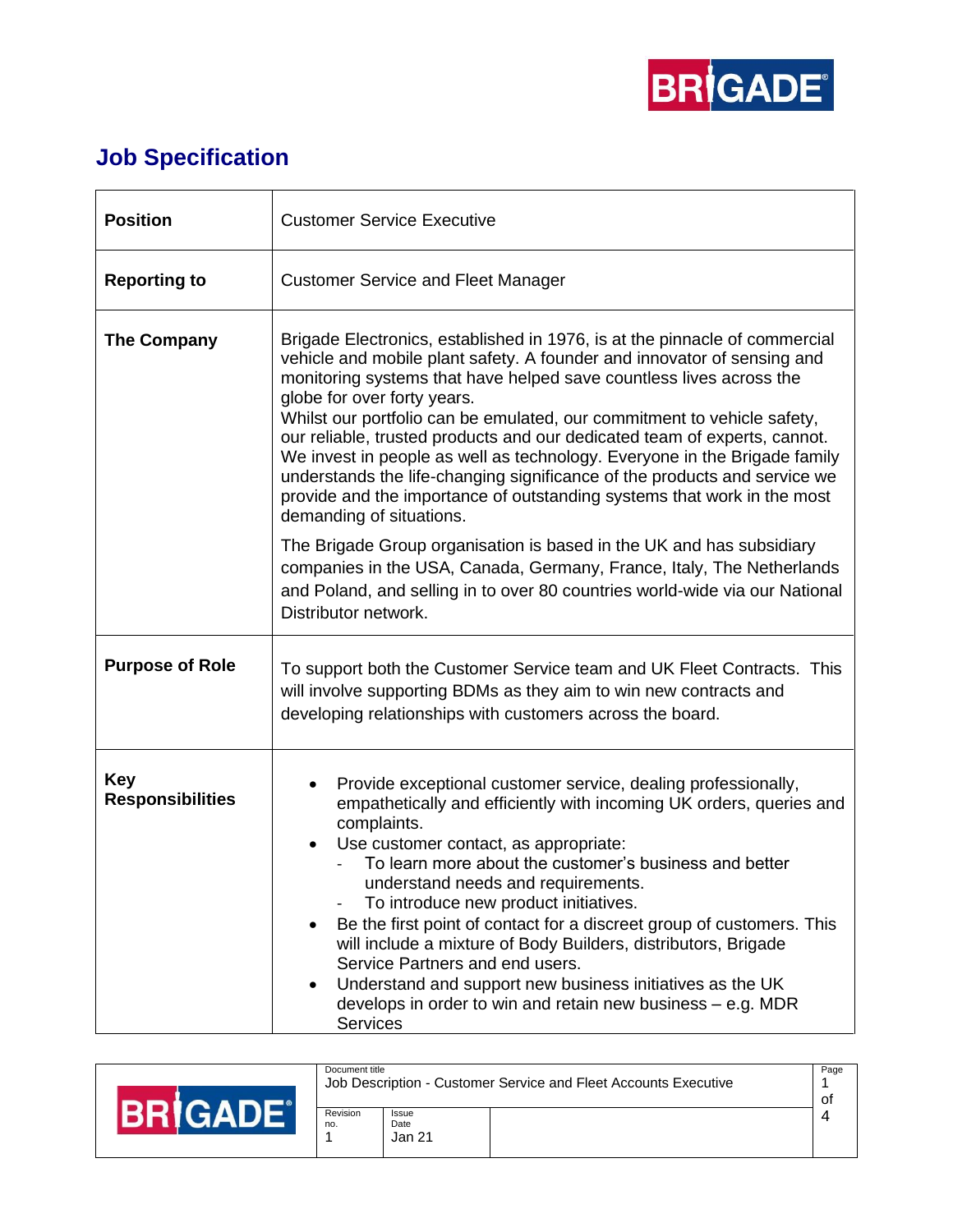

|                                  | Provide exceptional customer service in supporting key UK fleet<br>$\bullet$<br>contracts, dealing professionally, empathetically and efficiently with<br>incoming telephone orders and queries.<br>Communicate and co-ordinate with the customer, 3rd parties (e.g.<br>$\bullet$<br>fitters) and internal departments (Sales, Operations, Customer<br>Services, Engineering) in order to deliver fleet contracts<br>successfully.<br>Maintain core system (Navision and CRM) and other systems to<br>$\bullet$<br>ensure records are in order and are kept up to date                                                                                                                                                                                                                                                                                                                                                                                                                                                                                                                                                          |
|----------------------------------|---------------------------------------------------------------------------------------------------------------------------------------------------------------------------------------------------------------------------------------------------------------------------------------------------------------------------------------------------------------------------------------------------------------------------------------------------------------------------------------------------------------------------------------------------------------------------------------------------------------------------------------------------------------------------------------------------------------------------------------------------------------------------------------------------------------------------------------------------------------------------------------------------------------------------------------------------------------------------------------------------------------------------------------------------------------------------------------------------------------------------------|
| Key Tasks, but not<br>limited to | Accurate processing of orders in a timely manner, handling any special<br>instructions as appropriate.<br>Processing of customer returns.<br>٠<br>Support the field sales teams in providing quotes and documentation<br>as required and arranging vehicle fittings.<br>Achieve a thorough understanding of all Brigade's products and<br>services and keep up to date with market developments.<br>Build positive and productive working relationships with key 3rd party<br>fleet contacts<br>Support the delivery of larger fleet contracts by co-ordinating and<br>processing their roll-out post-sale, including:<br>Accurate processing of orders in a timely manner, handling any<br>special instructions as appropriate.<br>Handling of customer pricing, stock and product technical or<br>application queries.<br>Arrangement of fittings as appropriate<br>Proactively solve problems that may arise and carefully manage<br>customer expectations throughout<br>After contract roll-out, support sales by maintaining ongoing<br>$\bullet$<br>relationships with customers to enable future up-/cross-sell business |

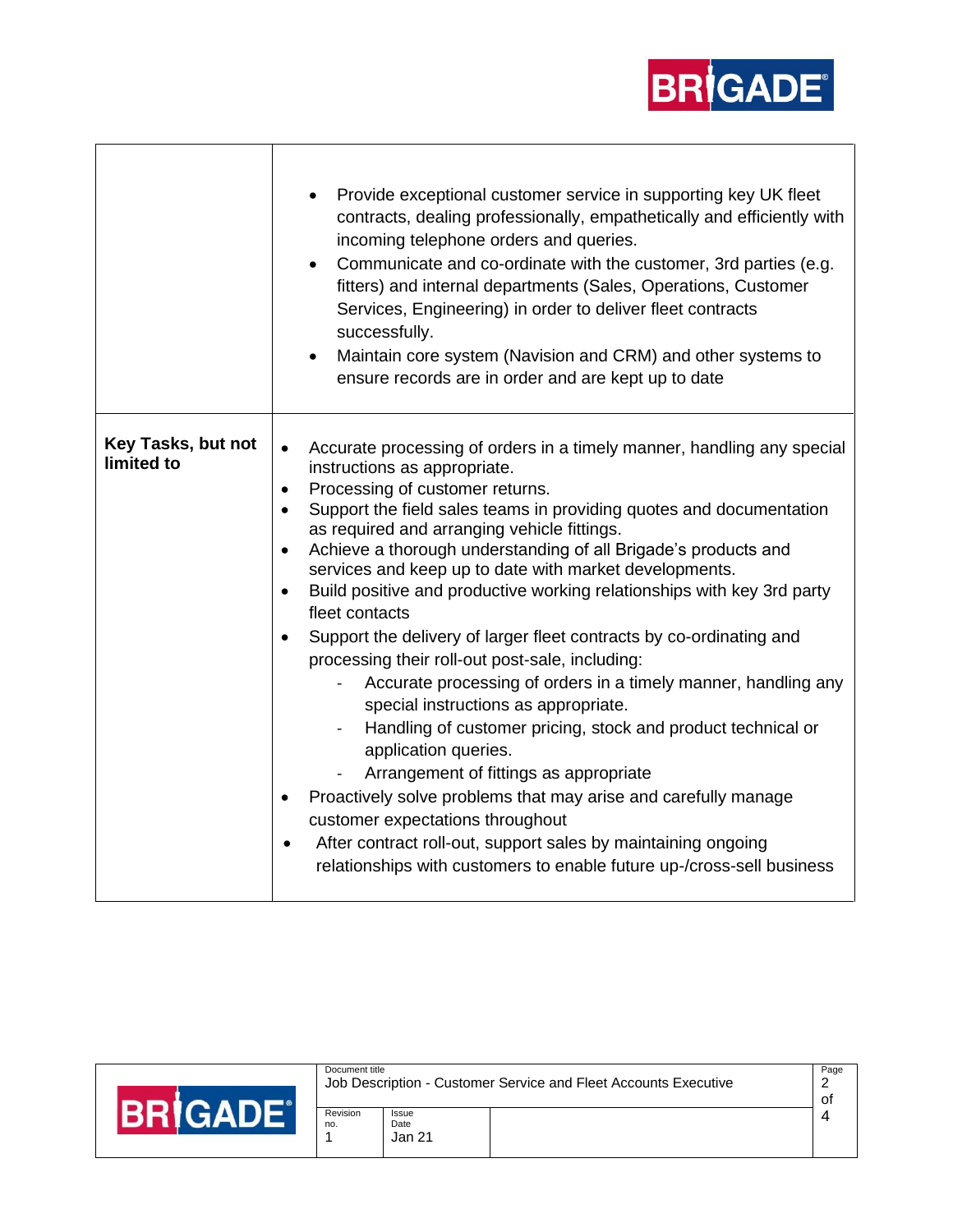

## **Person Specification**

|                                                   | <b>Essential</b>                                                                                                                                                                                                                                                                                                                                                                                        |                    | <b>Desirable</b>                                                       |
|---------------------------------------------------|---------------------------------------------------------------------------------------------------------------------------------------------------------------------------------------------------------------------------------------------------------------------------------------------------------------------------------------------------------------------------------------------------------|--------------------|------------------------------------------------------------------------|
|                                                   | <b>Education &amp; Training</b>                                                                                                                                                                                                                                                                                                                                                                         |                    |                                                                        |
| 1<br>$\overline{2}$                               | Professional Customer Services training<br>Higher education qualifications                                                                                                                                                                                                                                                                                                                              | 1<br>$\mathcal{P}$ | Relevant degree<br><b>Customer Services specific</b><br>qualifications |
|                                                   | <b>Experience and Skills</b>                                                                                                                                                                                                                                                                                                                                                                            |                    |                                                                        |
| 1<br>$\overline{2}$<br>3<br>4<br>5                | 3+ years proven customer services experience<br>International experience<br>Strong organisational and time management skills<br>Use and development of customer services<br>systems<br>Effective inter-departmental worker                                                                                                                                                                              |                    |                                                                        |
|                                                   | <b>Personality and Motivation</b>                                                                                                                                                                                                                                                                                                                                                                       |                    |                                                                        |
| 1<br>$\overline{2}$<br>3<br>4<br>5<br>6<br>7<br>8 | 1. Self-motivated and proactive<br>Demonstrates initiative, enthusiasm and positive<br>approach<br>Takes full responsibility for the quality of own work<br>Creative problem solver<br>Strong customer orientation<br>Flexible approach, able to handle multiple projects<br>and prioritise accordingly to meet deadlines and<br>targets<br>Team player<br>Constant desire to improve on the status quo |                    |                                                                        |

|  | Document title<br>Job Description - Customer Service and Fleet Accounts Executive |                         |  |  |
|--|-----------------------------------------------------------------------------------|-------------------------|--|--|
|  | Revision<br>no.                                                                   | Issue<br>Date<br>Jan 21 |  |  |